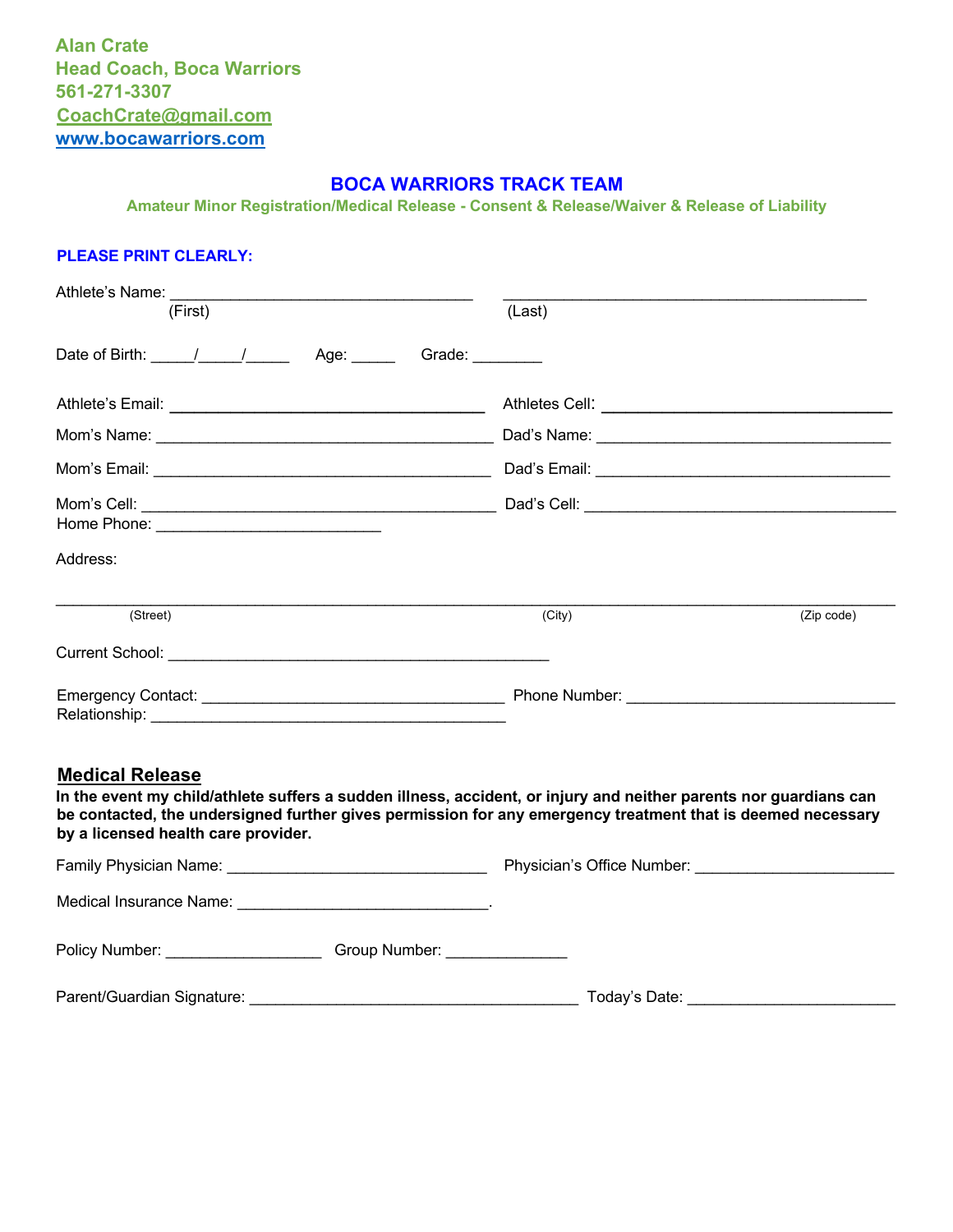# **Practice Times:**

See Coach Announcements on Whatsapp

## **Competition Schedule:**

https://www.bocawarriors.com/competition-schedule

## **Meet Age Grouping:**

- AAU: Typically 1 year
- USATF: 2 years
- Club: meets can go either 1 year or 2 year (determined by meet director)
	- o *Age is automatic via computer entry based on birthdate – athlete's age they will be by 12/31/2021*

## **Uniforms:**

- 1. Please visit the site below for sizing chart: www.worldsfastesthumans.com/pages/size-chart
- 2. Contact Coach Crate via WhatsApp to let him know the sizes you would like for him to order for your child
- 3. Uniforms will be available for pick up at time and location designated by coach Crate

## **Club Fees:**

## **Club Fees are very reasonable, Call Coach Crate for more info:**

Payable via cash, check (*made out to Boca Warriors*) & VENMO - @Boca-Warriors

Club fee includes uniform, practices and all meet entry fees (travel and hotel are NOT included)

\*Scholarships are available to athletes in need of financial assistance.

## **Donations:**

The Boca Warriors Track Club is a registered 501(c)3. As a non-profit, we strive to keep barriers to entry minimal so that every child who has the desire to run is able to do so. We are not able to cover our basic costs with the club fees alone, so we rely on generous donations from families and local businesses. Please reach out to Coach Crate should you like to help further our mission of giving every child the opportunity to run! All donations are tax deductible.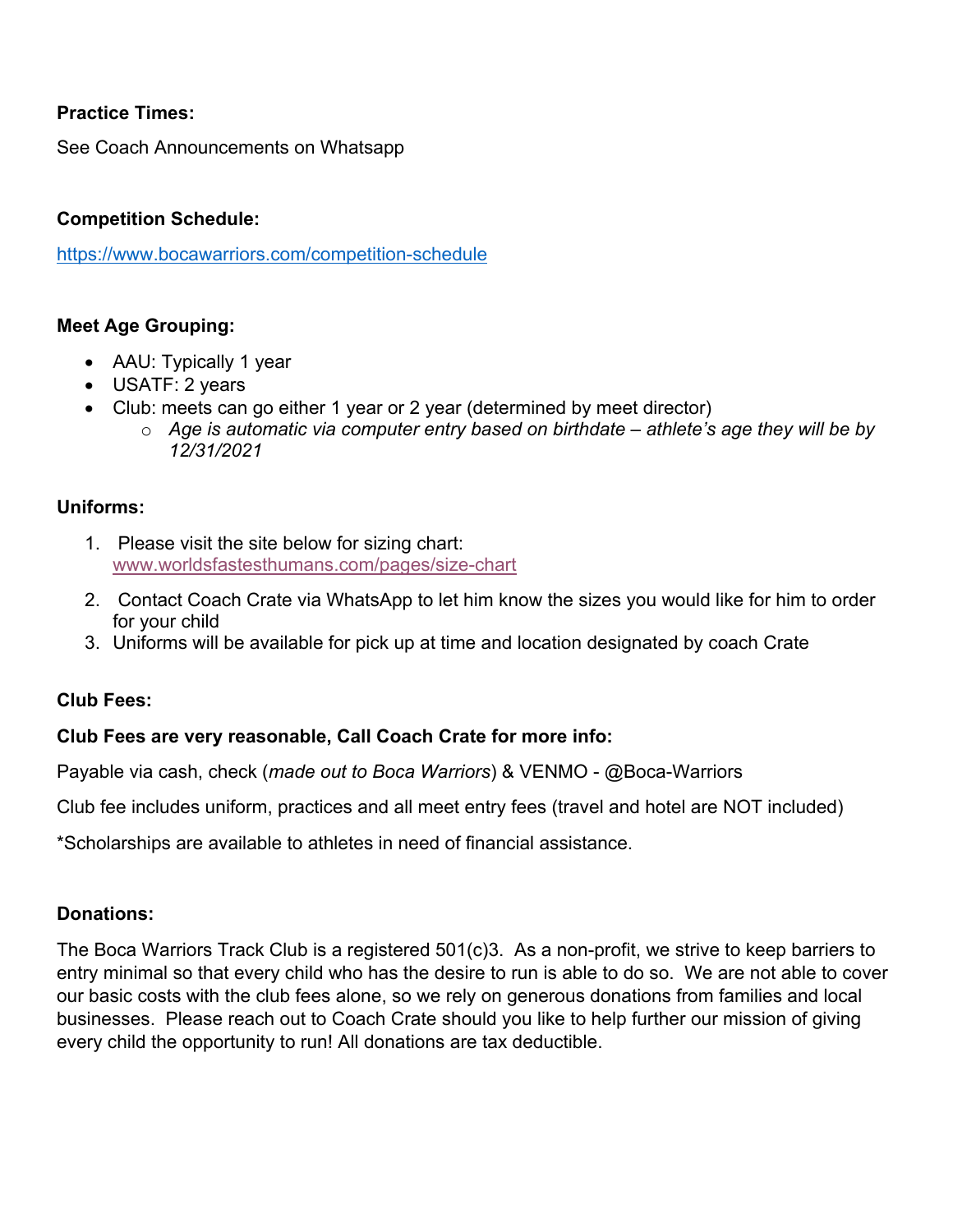## **Consent and Release**

The under signed, on behalf of themselves and their participant minor child/athlete named above (herein after the "athlete"), participating in any sponsored activity, including but not limited to sporting and non-sporting activities and events, including transportation to and from such activity, hereby releases and holds harmless the Boca Warriors Track Club and, its affiliated clubs, their Coaches, athletes, trainers, Athletic Director(s), administrators, directors, employees and agents, whether paid or volunteers, other volunteers or parents, any other paid employees or volunteer agents of the Boca Warriors Track Club, member participants of the Boca Warriors Track Club and sponsoring agencies, sponsors, advertisers, and if applicable, owners and lessors of premises used to conduct the event (hereinafter collectively referred to as the "Releasees"),

- 1) From any and all liability for any mishap, injury or damage, including serious injury and death, to the athlete and the undersigned(s) from the time of departure to the time of return from any such activity, including any mishap, injury or damage resulting from or caused or alleged to be caused in whole or in part by the negligence of the Releasees.
- 2) From any mishap, injury or damage, including serious injury and death, to the athlete and the undersigned(s) resulting from the activity, mode of transportation, or the provider of any such transportation whether resulting from an accident or otherwise, including any mishap, injury, or damage resulting from or caused or alleged to be caused in whole or in part by the negligence of the Releasees.
- 3) From any loss, destruction, or damage to any personal property of the athlete or the undersigned, including any mishap, injury, or damage resulting from or caused or alleged to be caused in whole or in part by the negligence of the Releasees.
- 4) From any and all mishap, injury or damage, including serious injury and death, to the athlete and the undersigned(s), as described in the paragraphs above or which otherwise may occur, including any mishap, injury, or damage resulting from or caused or alleged to be caused in whole or in part by the negligence of the Releasees.

The undersigned(s) further agrees that any claim or dispute arising from or related to this agreement, including any mishap, injury, or damage resulting from or caused or alleged to be caused in whole or in part by the negligence of the Releasees, shall be settled by binding arbitration. The undersigned(s) understands that this method shall be the sole remedy for any controversy or claim arising out this agreement, including any mishap, injury, or damage resulting from or caused or alleged to be caused in whole or in part by the negligence of the Releasees, and expressly waive their right to file a lawsuit in any civil court against the Releasees for such disputes, except to enforce any arbitration decision.

## **Waiver and Release of Liability**

In consideration of the undersigned's athlete being allowed to participate in any way in the South Florida HEAT athletics/sports program, and any sponsored events and activities, the undersigned on behalf of the athlete,

- 1) Agrees that the parent(s) and/or legal guardian(s) of the athlete will instruct the athlete that prior to participating he or she should inspect the facilities and equipment to be used, and if the athlete believes anything is unsafe, he or she should immediately advise his or her coach or supervisor of such condition(s) and refuse to participate.
- 2) Acknowledges and fully understands that each athlete will be engaging in activities involving risk of serious injury, including permanent disability and death, and severe social and economic losses which might result, not only from their own actions, inactions, or negligence, but the action, inaction, and negligence of others, including that of the Boca Warriors Track Team or any other of the Releasees, or condition of the premises or any equipment used. Further, the undersigned acknowledges and fully understands that there may be other risks not known to the Boca Warriors Track Club or not reasonably foreseeable.
- 3) Assumes all the foregoing risks and accepts personal responsibility for the damages to themselves and the athlete following such injury, permanent total disability or death.
- 4) As acknowledged in the Consent and Release section above and this section, releases, waives, discharges and covenants not to sue the Releasees from any and all liability to the undersigned and the athlete, their heirs, administrators, estates, guardians, and next of kin, for any and all claims, demands, losses or damages on account of any loss or injury, including personal injury, death and damage to property, caused or alleged to be caused in whole or in part by the negligence of the Releasees or otherwise, arising out of any aspect of the athlete participation in the Boca Warriors Track Club program.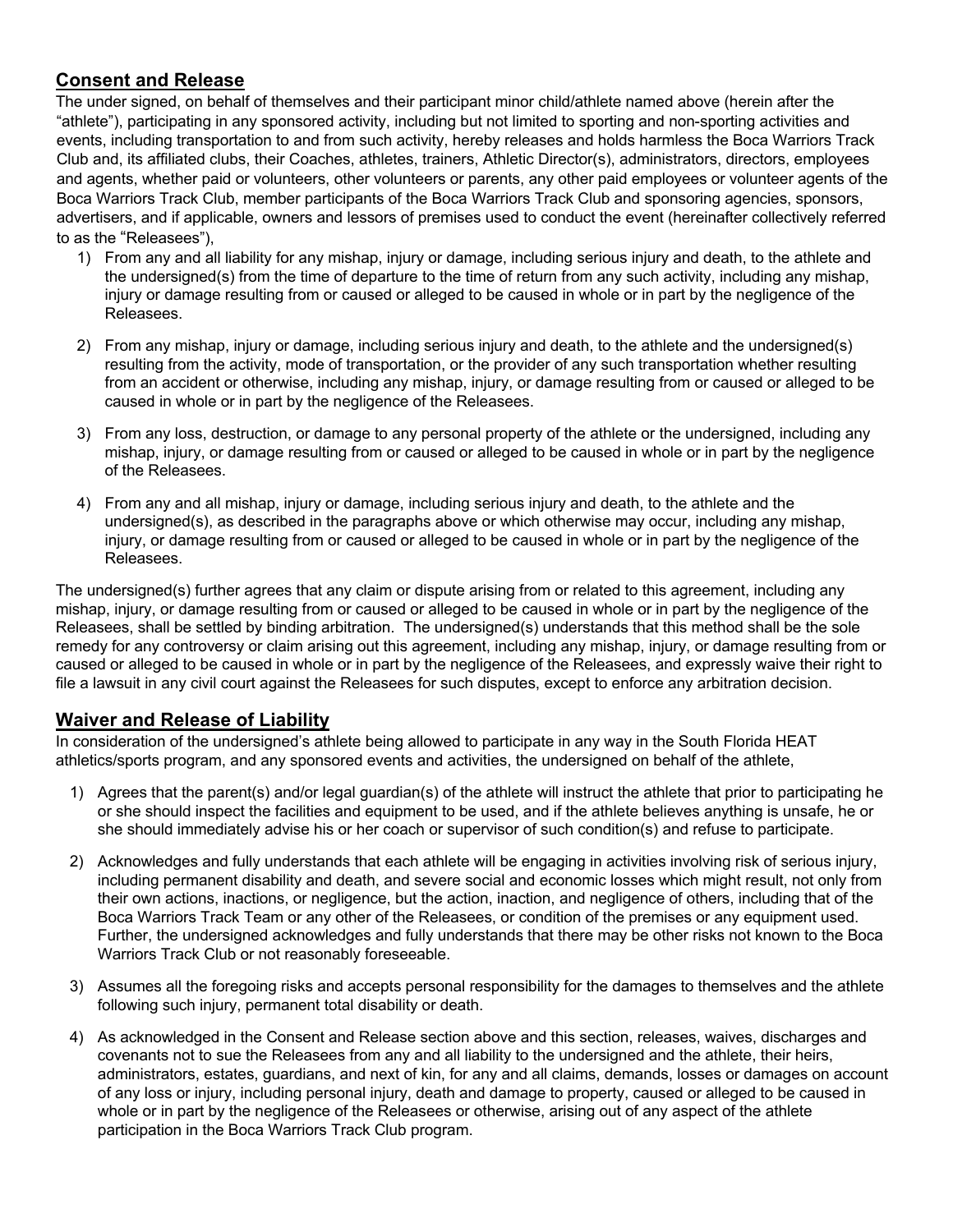#### **I HAVE READ THE ABOVE CONSENT AND RELEASE AND THE WAIVER AND RELEASE OF LIABILITY, UNDERSTAND THAT I HAVE GIVEN UP SUBSTANTIAL RIGHTS INDIVIDUALLY AND ON BEHALF OF MY MINOR CHILD BY SIGNING IT, AND SIGN IT VOLUNTARILY.**

\_\_\_\_\_\_\_\_\_\_\_\_\_\_\_\_\_\_\_\_\_\_\_\_\_\_\_\_\_\_\_\_\_\_\_\_\_\_\_\_\_\_\_\_\_\_\_\_\_\_\_\_\_\_\_\_\_\_\_\_\_\_\_\_\_\_\_\_\_\_\_\_\_\_\_\_\_\_\_\_\_\_\_\_\_\_\_\_\_

 $\mathcal{L}_\mathcal{L} = \mathcal{L}_\mathcal{L} = \mathcal{L}_\mathcal{L} = \mathcal{L}_\mathcal{L} = \mathcal{L}_\mathcal{L} = \mathcal{L}_\mathcal{L} = \mathcal{L}_\mathcal{L} = \mathcal{L}_\mathcal{L} = \mathcal{L}_\mathcal{L} = \mathcal{L}_\mathcal{L} = \mathcal{L}_\mathcal{L} = \mathcal{L}_\mathcal{L} = \mathcal{L}_\mathcal{L} = \mathcal{L}_\mathcal{L} = \mathcal{L}_\mathcal{L} = \mathcal{L}_\mathcal{L} = \mathcal{L}_\mathcal{L}$ 

\_\_\_\_\_\_\_\_\_\_\_\_\_\_\_\_\_\_\_\_\_\_\_\_\_\_\_\_\_\_\_\_\_\_\_\_\_\_\_\_\_\_\_\_\_\_\_\_\_\_\_\_\_\_\_\_\_\_\_\_\_\_\_\_\_\_\_\_\_\_\_\_\_\_\_\_\_\_\_\_\_\_\_\_\_\_\_\_\_

\_\_\_\_\_\_\_\_\_\_\_\_\_\_\_\_\_\_\_\_\_\_\_\_\_\_\_\_\_\_\_\_\_\_\_\_\_\_\_\_\_\_\_\_\_\_\_\_\_\_\_\_\_\_\_\_\_\_\_\_\_\_\_\_\_\_\_\_\_\_\_\_\_\_\_\_\_\_\_\_\_\_\_\_\_\_\_\_\_

Name of Athlete/Minor Participant (print)

Name of Parent/Guardian (print)

Parent/Guardian Relationship (print)

Signature of Parent/Guardian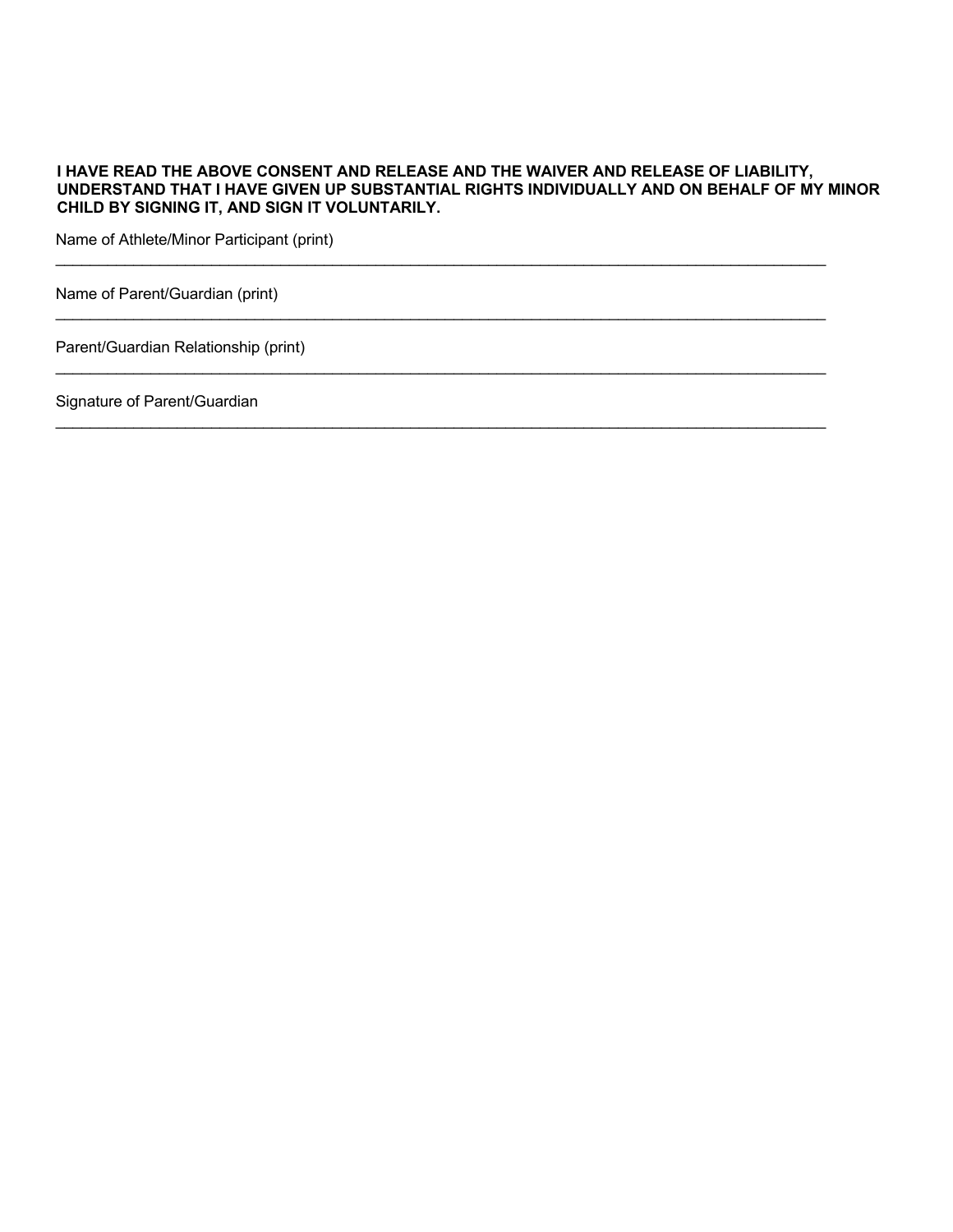Dear Boca Warriors Track Club Families,

We are honored to have you join our club! The Boca Warriors Track Club is a non profit, competitive track and field and cross-country club team, with both AAU & USATF club membership status. Our goal is to develop, in young athletes, attributes and skills such as a great work ethic, daily pursuit of excellence, goal setting, fitness and strength, healthy lifestyle, perseverance and determination to better oneself.

We also emphasize sportsmanship, fostering respect and kindness towards each other as well as teamwork.

Along the way, we develop athletes to their full genetic potential helping them to achieve things they never thought possible while finding areas within the sport that they can succeed in at high level. This results in a positive self-image and more potential for growth both inside and out of sports.

We treat and train each athlete as an individual, catering to the needs and abilities of each one. We are athlete centered. In that, our concern is first and foremost their psychological and physical wellbeing over and above winning. We do like to win however, and strive to bring out the best in each athlete, taking a long-term approach to developing the whole body and mind. We teach good sportsmanship and treating others with care, kindness, and respect.

Our parent team is just that. A team, looking out for one another's kids and helping with the process of developing a great program.

There are several important items for you to be aware of, including:

- $\circ$  Each student-athlete and their parent(s) are expected to review and sign acknowledgments pertaining to guidelines for both parent and student behavior regarding participation in activities.
- o **Whatsapp** is a vital communication link and should be monitored frequently during the course of the day when your student-athlete is currently participating in a Boca Warriors Track Club activity. We also respectfully request your prompt response to inquiries as many people, both within and outside of the Boca Warriors Track Club, are typically relying on our timeliness.
- o Boca Warriors are expected to arrive to ALL practices and meets on time. Every best effort should be made to do so.
- $\circ$  Boca Warriors agree to abide by the Code of Conduct set forth by the team. Coach Crate reserves the right to remove any team member for violating the code of conduct immediately and without reimbursement of funds.
- o Our website is located at https://www.bocawarriors.com. You will find information about the track & field and cross country season, latest Boca Warriors News, Weekly Schedule, Monthly Calendar, Results and Meet information, etc.

We want to welcome you to the Boca Warriors family with open arms. Whether parent or child, coach or competitor, we all grow as a result of being a part of this special team.

With Gratitude, Alan Crate, Head Coach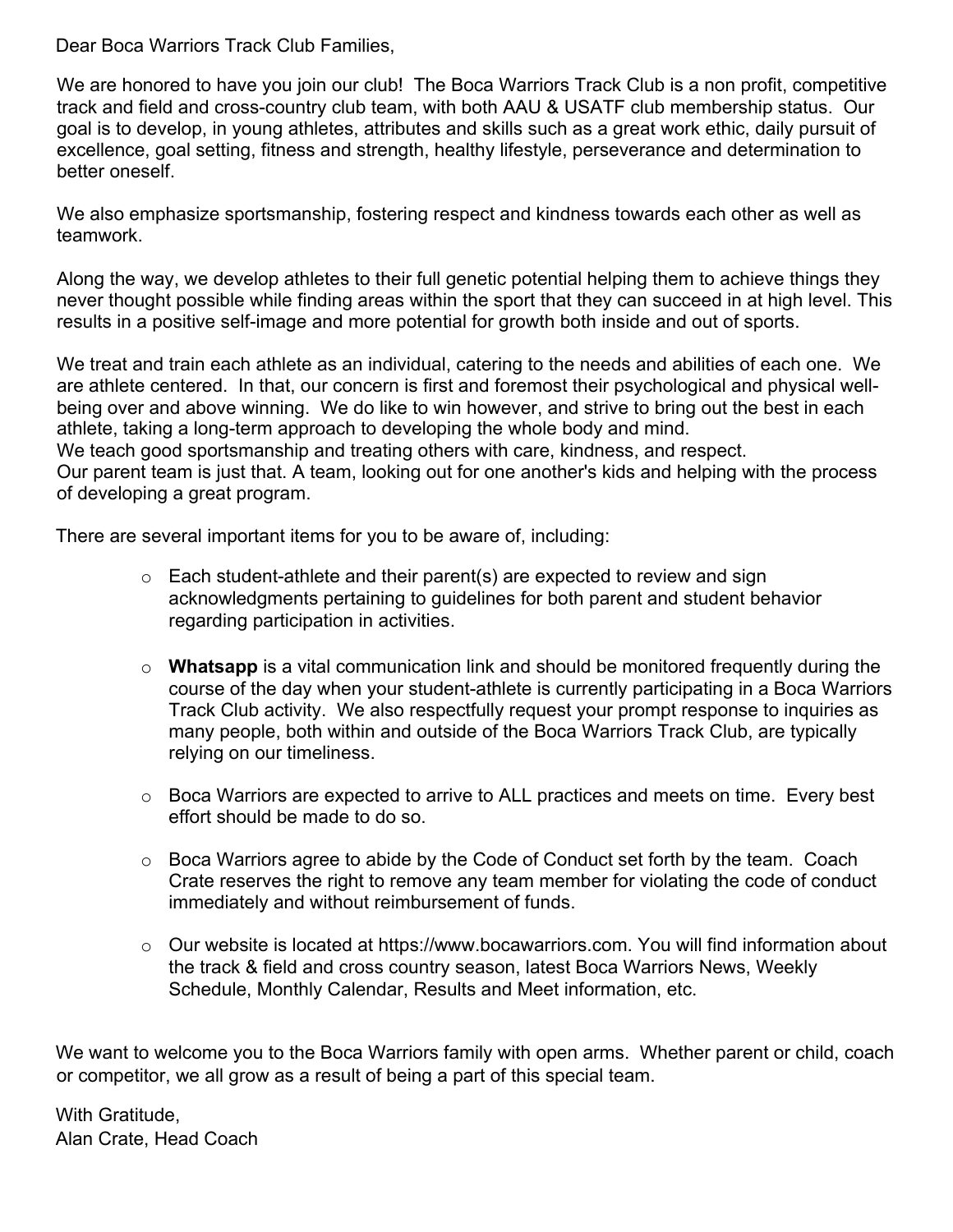## Dear Student-Athlete:

We are happy you have expressed a desire to participate in the athletic program of the Boca Warriors. As a member of one of our team, you will have a unique opportunity to make lasting friendships, develop athletic skills, demonstrate sportsmanship (e.g., respectful of competitors & authorities, including coaches and officials, etc.), and learning the value of team philosophy (e.g., selflessness) while competing against student-athletes.

The Boca Warriors coaches are proud of our running program and the many contributions our student-athletes have made in building a strong sense of community. We expect each student athlete will embrace the Warrior's tradition of outstanding sportsmanship, citizenship, and fair play by maintaining the highest standards of personal behavior. Boca Warriors' behavior will be a positive representation to each other, our competitors, and our community. With this in mind, student-athletes are expected to conduct themselves within the spirit and intent of the following guidelines:

## In particular, team members will:

- Demonstrate outstanding competitive maturity including positive and uplifting communication both on and off the field/court. Bad language including profanity, taunting, tearing down of teammates, opponents, or authority figures is unacceptable. Failure to meet this standard of behavior will result in disciplinary action up to and including dismissal from the team;
- Student-athletes will demonstrate an understanding that individual recognition and accomplishments are the result of teamwork;
- Maintain uncompromising respect for coaches, referees, and other authority figures. If you have problems or concerns, we encourage you to discuss them privately with your coach or athletic director;
- Respect and care for property and equipment, whether personal, teammates, team, or opponents and please note that student-athletes will be billed for all equipment or uniforms that are lost, damaged, or stolen;
- Attend appropriate practices, meets and meetings on time;
- Remain at practice until dismissed by the coach;
- With the exception of an emergency, student-athletes will request to be excused from practice or a contest at least 24-hours prior to that contest or practice that will be missed;
- Failure to attend a meet without notifying the coach may result in athletes nonparticipation and/or removal from the team;
- Verbal or physical displays of affection that are of a romantic or of a sexual nature are strictly forbidden;
- Unless otherwise instructed by your coach, athletes must wear practice shirts or t-shirts without any questionable slogans or graphics for practices and game uniforms for contests;
- Student-athlete use or possession of a controlled substance (alcoholic beverages, inhalants, illegal drugs, or steroids) may result in dismissal from the team and all Boca Warriors activities;

The Boca Warriors Track Team is both excited and honored to have you joining our program. We welcome your inquiries as well as suggestions for how we can better serve home school athletes and their families.

With Gratitude, Alan Crate Head Coach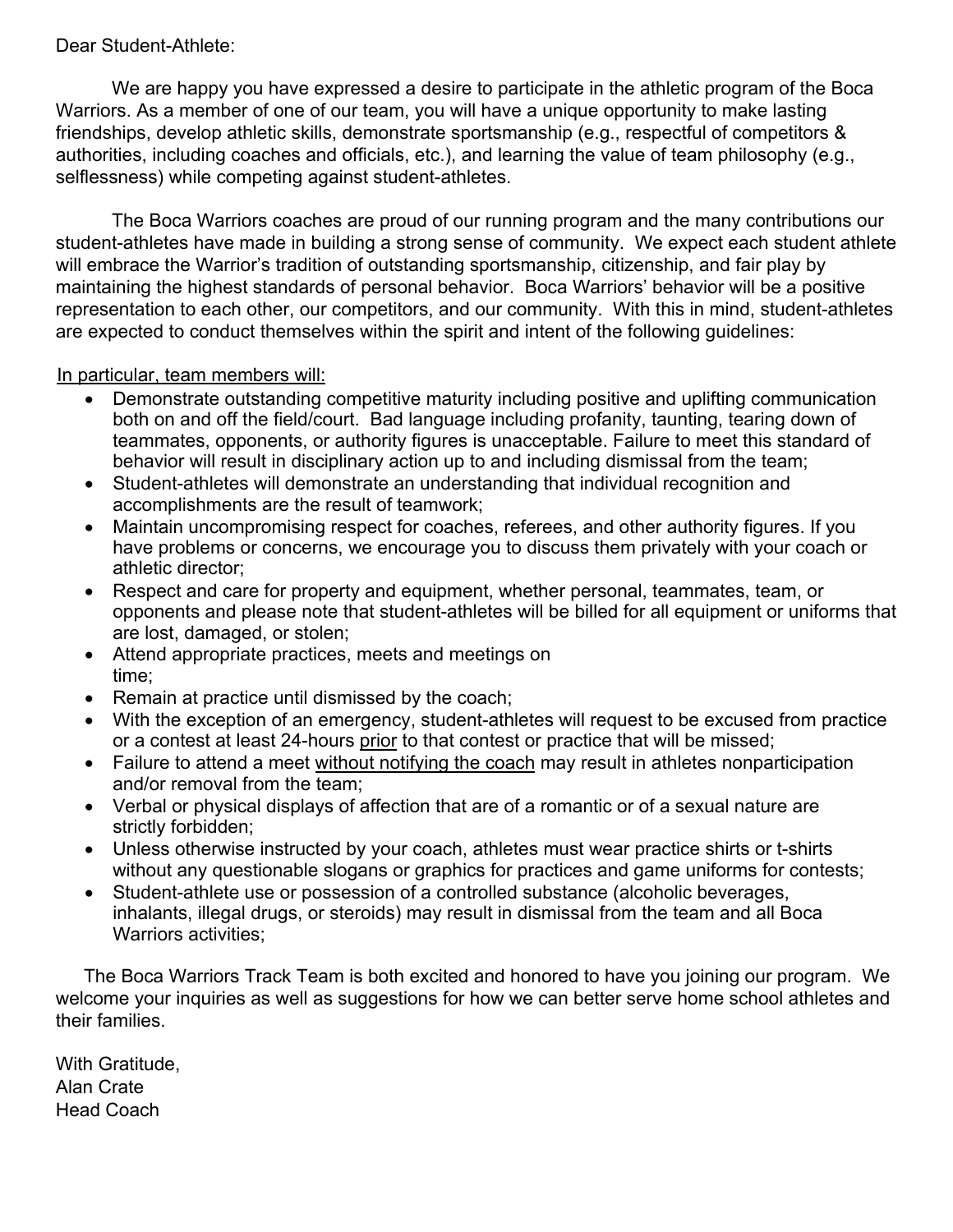## Dear Boca Warriors Parents:

The role of the parent in the education of a child through athletics is vital, and the Boca Warriors coaches and organization are honored that you have chosen to allow us to be a part of your child s growth. The value system and support that is within the home enables the student-athlete to accept and flourish within the wonderful learning opportunities that are uniquely available through competitive team activities. As our program continues to gain momentum, we want to take the opportunity to share with you some important parental responsibilities in assisting with the growth of our athletes.

Skill development, sportsmanship (e.g., respectful of competitors & authorities, including coaches and officials, etc), and team philosophy (e.g., selflessness) are the three critical goals of student-athlete growth at this level of competition. As important to these goals themselves, is the manner in which we as coaches and our parents teach and encourage these valuable lessons. With this in mind, below are some guiding principles in how parents are expected to conduct themselves:

- Realize that athletics are an important arena for learning and applying valuable life lessons lessons that go well beyond the final score of a game;
- Respect the time of other parents by arriving on time to all meets, events and practices;
- Encourage our student-athletes to perform their best within the context of sportsmanship and team;
- Allow your student-athlete's Coach to be The Coach. You should not be coaching or directing any student-athletes including your own during competitive action. Direct any questions or concerns that you may have to your Athletic Director;
- Participate in positive cheers that encourage our student-athletes and discourage any cheers redirecting their focus;
- Learn, understand, and respect the rules of the game along with the officials who administer them.
	- $\circ$  How we interact with officials: a) is life-lesson for the student-athlete, b) reflects on us as parents, c) reflects on the coaches, and d) reflects on the broader Boca Warriors organization;
- While we hope that parents will enthusiastically cheer the kids, we expect our parents to conduct themselves honorably;
- Respect the task our coaches face and support them as they strive to educate our youth;
- Respect our opponents as student-athletes, acknowledge them for striving to do their best and treat them with courtesy;
- Employ a sense of dignity under all circumstances.

The leadership role you take will positively influence your child, The Boca Warriors Community, and our community for years to come.

With Gratitude, Alan Crate Coach/Athletic Director